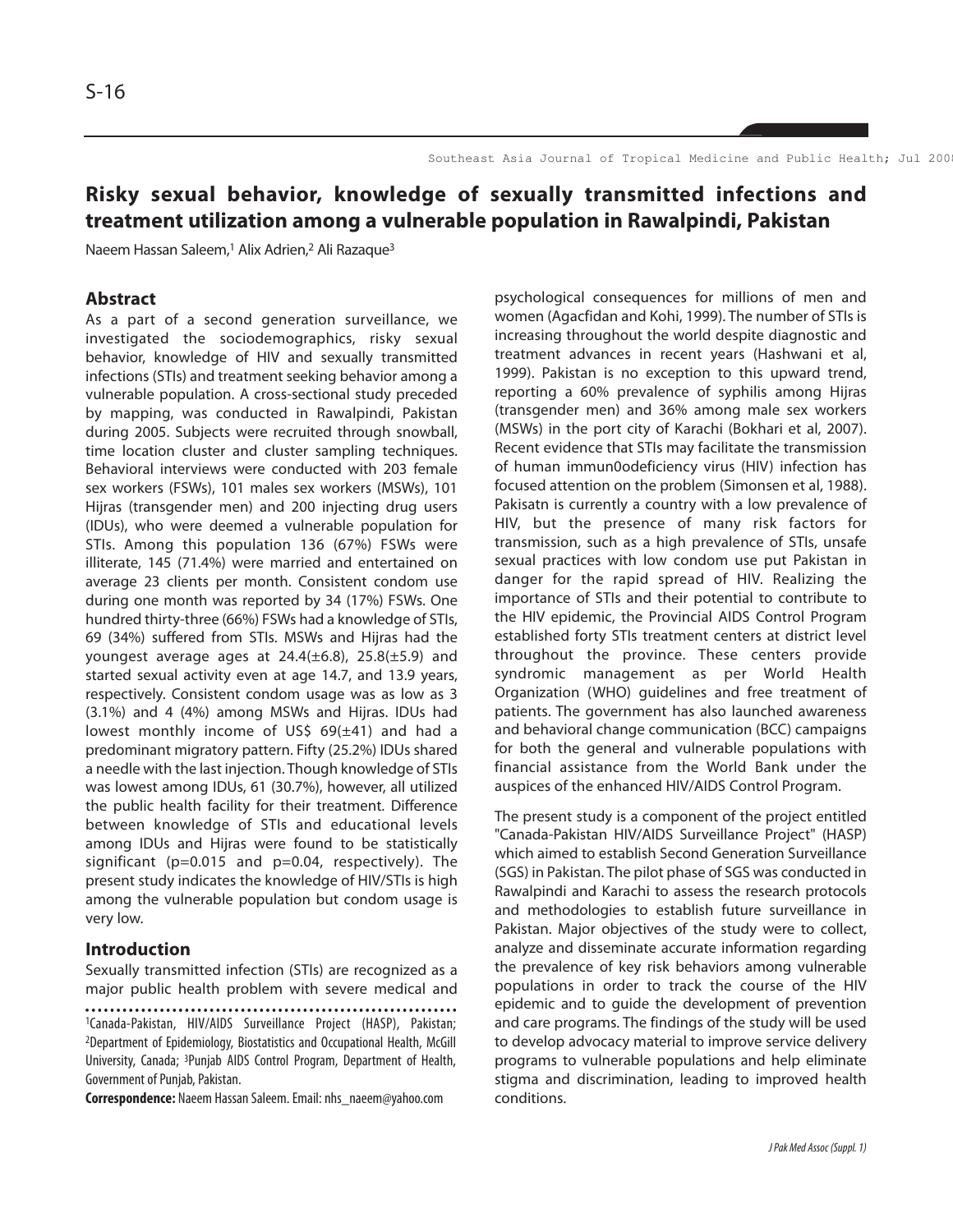# **Materials and Methods Study population and sampling methods:**

The study was conducted within the municipal limits of Rawalpindi City in March 2005. the district of Rawalpindi is situated on the Potwar plateau next to Pakistan's capital city of Islamabad., in the province of Punjab. It is the military headquarters of the Pakistan Armed Forces and has a population of three million people.

The vulnerable populations studied were female sex workers (FSWs), male sex workers (MSWs), Hijras (transgender men), and injecting drug users (IDUs). Any male or female between 18 and 45 years old, who undertook sexual activity with a man or woman in return for money or other financial benefits, were included as FSWs, MSWs or Hijras. Person who were older than 18 years and injected drugs for non-therapeutic purposes in the past six months were included as IDUs. However, those who were incapable of understanding the information provided regarding the survey (eg, due to intoxication, dope sickness, or cognitively impaired, etc) were excluded.

The behavioral interviews were preceded by mapping in order to establish a sampling frame and determine the size of the study population. Mapping was comprised of two levels, during which the city was divided in ten zones using geographical landmarks. At level-one (L-1) information was sought from persons intimately acquainted with high risk individuals regarding their estimates and locations. This information was validated in level two (L-2) from persons engaged in high risk activity. Two hundred FSWs and IDUs each, and one hundred of Hijras and MSWs, were recruited on the basis of the proportionate representation of estimates in each zone. Within each zone subjects were recruited from the top ten most frequently mentioned spots. Due to fewer IDU and brothel-based FSWs, a "take all approach" was adopted. MSWs were recruited using snowball sampling and were interviewed in a hotel room specifically hired for this purpose. A list of Gurus (mentors) was prepared for each zone and those with at least 20 Hijras were selected. Gurus were requested to inform their chelas about the project and were interviewed at the place of their Guru. Home-based FSWs were recruited by employing snowball sampling and brothel-based FSWs through network operators. Both were interviewed either at their home or the place of the network operator. Street-based FSW were directly approached using time location sampling and were interviewed in the project vehicle. IDUs were recruited using time location sampling and were interviewed at a central location.

The protocol was reviewed and approved by the Ethical Review Board of the Public Health Agency of Canada, as well as in Pakistan by the local Ethical Review Board (HOPE). The study was designed to meet international ethical guidelines, specifically addressing informed consent and voluntary participation. Considerable effort was taken to maintain confidentiality of the participants. This included non-disclosure of the participant's identity and the use of a non-identifying coding system to track and link study data. The electronic data were password protected and only authorized officials had access to the data files.

Once informed consent was obtained a pre-tested color coded questionnaire was administered by a trained interviewer. After completion of the interview, participants were provided with information regarding modes of prevention and spread of infection, and available services, including primary health care. Data were checked for completeness and consistency on a daily basis and any inconsistencies or shortcomings of the data were removed. The participants of the study were compensated for their time lost due to their participation in the study.

#### **Statistical methods and analysis:**

The information was collected about sociodemographics, risky sexual behavior and knowledge of HIV/STIs, as well as STIs treatment utilization patterns. Besides the above variables information regarding needle sharing was collected from IDUs. For categorical variables simple percentages were used, and for continuous variables means and standard deviations were used. Pearson's chi square was applied to show the association between variables (at significance level of a=0.05). Data were analyzed with the program SPSS 11.5 (SPSS, Chicago, IL).

#### **Results**

# **Demographic characteristics (Table-1):**

Of the commercial sex workers, MSWs had the youngest mean age of 24.4  $(\pm 6.8)$  years followed by 25.8  $(\pm 5.9)$  years among Hijras, and 30.6  $(\pm 8)$  years among FSWs and 34 (±8.6) years among IDUs. The lowest reported monthly income was US\$ 69  $(\pm 41)$  in IDUs. The majority of FSWs (136, 67%) were illiterate. FSWs were more frequently married (145, 71.4%). Migration was prominent feature among IDUs and HIjras (131, 65.5% and 67, 66%, respectively).

# **Risky sexual behaviors (Table-2):**

The mean ages at first sexual intercourse were 17.1, 14.7, and 13.9 years among FSWs, MSWs and Hijras, respectively. The mean numbers of clients entertained by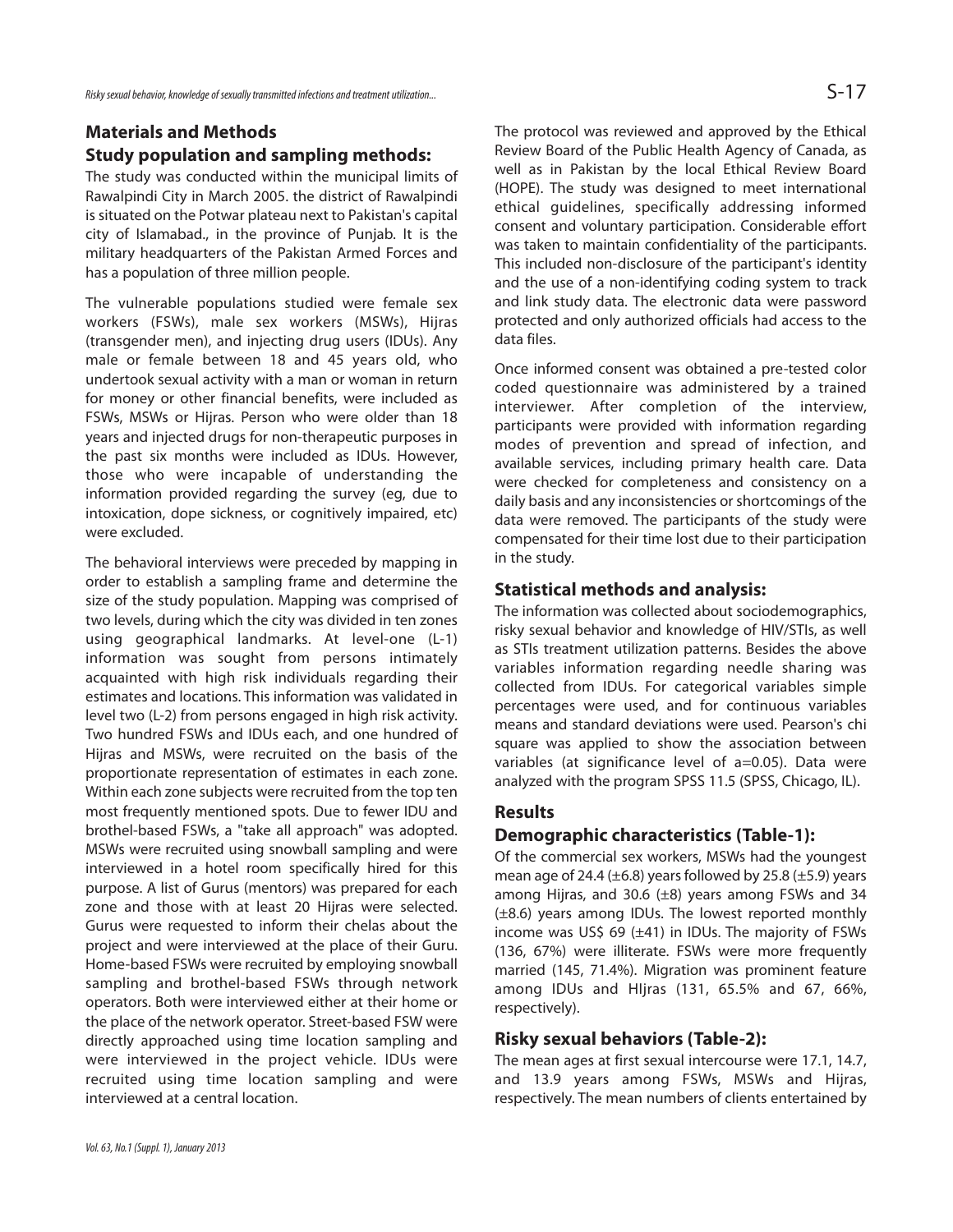|                           | <b>FSWs</b><br>$n = 203$ | <b>MSWs</b><br>$n = 101$ | <b>Hijras</b><br>$n = 101$ | <b>IDUs</b><br>$n = 200$ |
|---------------------------|--------------------------|--------------------------|----------------------------|--------------------------|
|                           |                          |                          |                            |                          |
|                           |                          |                          |                            |                          |
| Agea                      | $30.6 + 8$               | $24.4 + 6.8$             | $25.8 + 5.9$               | $34 + 8.6$               |
| Monthly income (US\$)a    | $142 + 133$              | $99 + 67$                | $105 + 42$                 | $69 + 41$                |
| <b>Educational status</b> |                          |                          |                            |                          |
| <b>Illiterate</b>         | 136 (67%)                | 40 (39.6%)               | 49 (49%)                   | 86 (43%)                 |
| Literate                  | 67 (33%)                 | 61 (60.4%)               | 52 (51%)                   | 114 (57%)                |
| Marital status            |                          |                          |                            |                          |
| Married                   | 145 (71.4%)              | 24 (23.8%)               | $8(7.9\%)$                 | 106 (52.8%)              |
| Un-married                | 21 (10.3%)               | 77 (76.2%)               | 91 (90.1%)                 | 93 (46.7%)               |
| Migration                 | 86 (42.4%)               | 62 (61.2%)               | 67 (66%)                   | 131 (65.5%)              |

a: Mean±SD.

Table-2: Risky sexual behavior among vulnerable populations of Rawalpindi.

|                                           | <b>FSWs</b><br>$n = 203$ | <b>MSWs</b><br>$n = 101$ | <b>Hijras</b><br>$n = 101$ | <b>IDUs</b><br>$n = 200$ |
|-------------------------------------------|--------------------------|--------------------------|----------------------------|--------------------------|
| Age at first sexual intercourse a         | $17.1 \pm 2.5$           | $14.7 + 2.2$             | $13.9 \pm 2.2$             |                          |
| Mean no. of clients per month             | 23                       |                          | 18                         |                          |
| Consistent condom usage during last month | 34 (17%)                 | $3(3.1\%)$               | 4(4%)                      | 50 (25.2%)               |

a: Mean±SD.

Table-3: Knowledge and health seeking behavior among vulnerable populations in Rawalpindi.

|                                                 | <b>FSWs</b><br>$n = 203$ | <b>MSWs</b><br>$n = 101$ | <b>Hijras</b><br>$n = 101$ | <b>IDUs</b><br>$n = 200$ |
|-------------------------------------------------|--------------------------|--------------------------|----------------------------|--------------------------|
|                                                 |                          |                          |                            |                          |
| Knowledge about HIV                             | 166 (82%)                | 71 (70%)                 | 79 (78%)                   | 176 (88%)                |
| Knowledge about STIs                            | 133 (66%)                | 48 (49%)                 | 60 (59.4%)                 | 61 (30.7%)               |
| Suffered from STIs during the last six months   | 69 (34%)                 | 28 (28.6%)               | 24 (23.8%)                 | $9(4.5\%)$               |
| Sought treatment                                | 61 (84.4%)               | 22 (79%)                 | 22 (88%)                   | $9(100\%)$               |
| Having knowledge of STIs healer in the vicinity | 24 (42%)                 | 12 (60%)                 | 17 (70.8%)                 | $1(0.5\%)$               |
| Education vs knowledge of STIs                  | $p=0.156$                | $p=0.183$                | $p=0.04$                   | $p=0.015$                |

FSWs, Hijras and MSWs during last one month were 23, 18 and 13, respectively. Consistent condom usage during last one month was highest among FSWs (34, 17%) followed by HIjras (4, 4%) and MSWs (3, 3.1%). Risky behavior among IDUs was prevalent; 50 (25.2%) IDUs shared the needle with their last injection.

# **Knowledge of STIs and health seeking behavior (Table-3):**

Knowledge of STIs was highest among FSWs (133, 66%) followed by Hijras (60, 59.4%) MSWs (48, 49%) and IDUs (61, 31%). Of the vulnerable populations FSWs suffered from STIs most frequently during last six months (69, 34%), followed by MSWs (28, 28.6%), Hijras (24, 24%) and IDUs (9, 4.5%). Of the vulnerable population who suffered

from an STI, 61 (84.4%) FSWs, 22 (79%) MSWs, 22 (88%) Hijras, and 9 (100%) IDUs sought treatment. Of those who sought treatment for STIs, 24 (42%) FSWs, 12 (60%) MSWs, 17 (70.8%) Hijras, and 1 (0.5%) IDU got treatment from a physician. The differences between knowledge of STIs and educational levels among IDUs and Hijras were found to be statistically significant (p=0.015 and p=0.04, respectively).

#### **Discussion**

The data provide important insights into vulnerable groups in Rawalpindi that would benefit from specific interventions. Homosexuals and heterosexual commercial sex workers who practice unsafe sex are at risk for sexually transmitted infections (WHO, 1996). Earlier research focused on either the general population or sub-types and there was less research conducted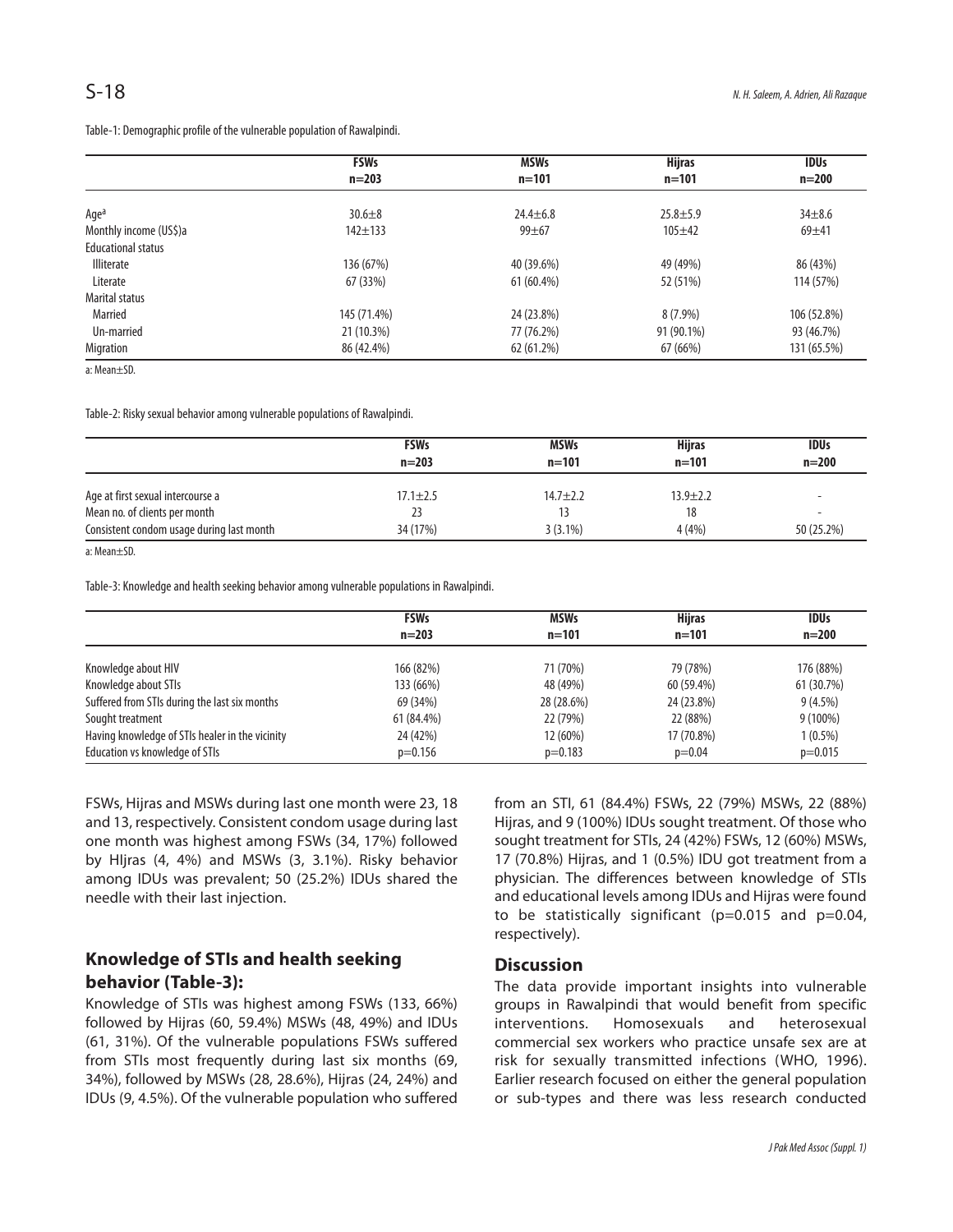regarding vulnerable populations. Ghouri et al (1997) studied STDs among 2,013 men in the province of Sind, and Shah and Nasir (1998) profiled blood donors at a tertiary level hospital in Lahore.

However, risky behavior among vulnerable populations had not been studied in detail until a national study of reproductive tract and sexually transmitted infections (National RTI Study) commissioned by the National AIDS Control Program (NACP) in 2005 at Lahore and Karachi (Bokhari et al, 2007).

Our findings of younger MSWs (24.4  $\pm$  6.8 years) and Hijras  $(25.8 \pm 5.9 \text{ years})$  are similar to findings in the National RTI study (average ages of MSWs in Lahore and Karachi were 23 and 24 years old, respectively). Homosexual activities start at y0ounger ages, especially in street children who are sexually victimized or indulge in such activities. Subsequently, tey adopt commercial sex work in order to raise their income. This observation is consistent with our findings regarding age of initiation of sex among vulnerable populations (14.7 and 13.9 years old among MSWs and Hijras). Sexual activity at an early age increases the risk of acquiring HIV infection although this risk is higher among females due to immaturity of the genital tract. Monthly income was found to be lowest among IDUs (US\$ 69±41). Regular employment opportunities are fewer in IDUs due to risky behavior, leading to low income. Their income goes to purchasing drugs and injecting equipment.

Of the vulnerable populations studied, FSWs were most frequently married (145, 71.4%) which is consistent with the National RTI study findings of 82.9% (350/422) in Lahore and 83.6% (337/403) in Karachi among FWs. The high percentage of married FSWs indicates the potential for rapid spread of HIV in the general population. The number of clients was highest among FSWs indicating higher risk for contracting HIV. The risk depends on the rate of new clients and on whether those clients have other partners. Consistent and correct condom usage plays a critical role in preventing the spread of HIV among people at high risk for contracting HIV (Halperin et al, 2004). Condom use was more common among FSWs, however condom use has inherent recall bias. In the national RTI study, 211 subjects in Lahore and 214 in Karachi were asked the same question regarding consistent condom usage during the previous week while having sex (vaginal or anal) with a one-time client and they reported frequency of 21.8% (46/211) in Lahore and 2.4% (5/24) in Karachi (Bohari et al, 2007). Condom usage among homosexual males were very low and similar findings were noted in the National RTI study, 5.4% (7/129) in Lahore and 3.1% (4/130) in Karachi. Needle

sharing among IDUs was not common 25% (50/200) in Rawalpindi but was common in Quetta at 55.1% (59/107) (Zafar et al, 2003). Since Pakistan has inconsistent policies concerning safe drug injections, variations in needle sharing are expected in different locations. Furthermore, police crackdown on IDUs and drug peddlers resulting in non-availability of drugs is reflected in change in injecting practices. However, we tried to assess consistency of needle sharing behavior among IDUs.

Knowledge is an important pre-requisite for prevention of HIV transmission. "Heard about AIDS" reflects the efforts of information, Education and Communication campaigns. HIV knowledge among our participants was fairly high, especially among IDUs and FSWs. An earlier study conducted among 805 paramedics at a tertiary care hospital in Islamabad in mid 1993 revealed that 10% of subjects never heard of AIDS (Siddiqi et al, 1995). There is no comparable data available regarding vulnerable groups in Rawalpindi evaluating a knowledge of HIV. A cross-sectional study assessed HIV knowledge among 218 female health seekers at a mother and child health center at a tertiary care hospital in Islamabad, neighboring Rawalpindi, 210 (97.2%) had heard/knew about AIDS (Mazhar et al, 2001).

Neither the epidemiology of STIs nor a knowledge of STIs has been studied in any nationally representative survey in Pakistan except AIDS UNTIL RECENLTY (Ministry of Health, 1992). An attempt was made to evaluate the number of people aware of their infection and their health seeking behavior. Since questions about STIs have their limitations, respondents were asked whether they noticed a genital discharge or ulcer in the last six months. A knowledge of STIs was found highest among FSWs and reflects the effectiveness of media campaigns which work to increase recognition of STIs and their symptoms. The highest percentage of self reported STIs over a period of the last six months was found among FSWs (34%) in our study. The Natinal STIs study also reported the highest percentage of self reported STIs among FSWs (70%) in the last year. These findings are different from a previous study using a sample size of thirty sexually active, predominantly illiterate women in an urban community Karachi which found that 50% of women had no knowledge of STIs (Hashwani et al, 1999). A qualitative study conducted in rural Sindhi Province, Pakistan identified the community had some knowledge of AIDS. The study also pointed out that correct education should be given to the community to prevent misconceptions (Afsar et al, 2002). STI treatment seeking behavior was common in our study, which is contrary to the National RTI study findings in which almost half the respondents